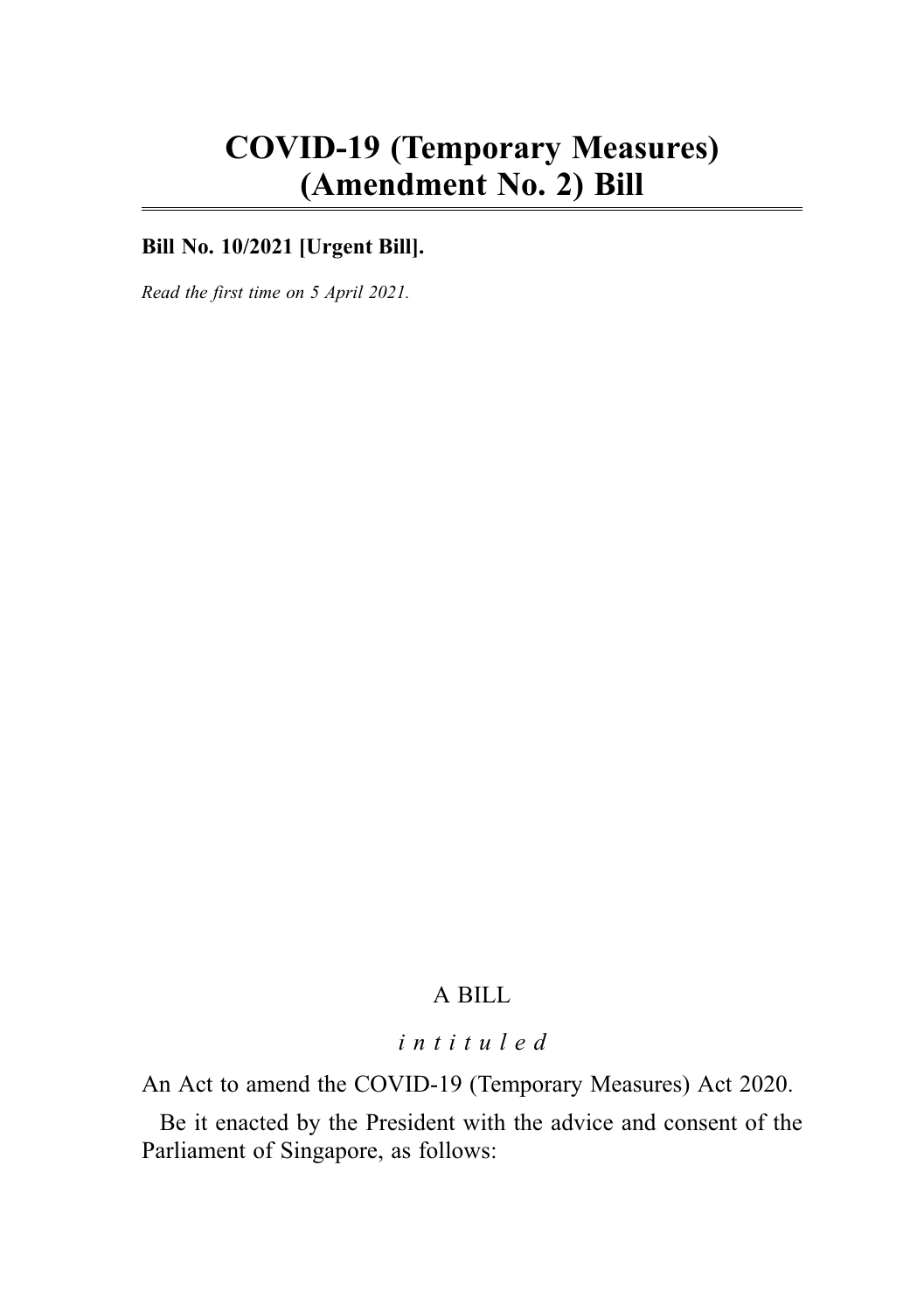## Short title and commencement

1.—(1) This Act is the COVID-19 (Temporary Measures) (Amendment No. 2) Act 2021.

(2) Section 2 comes into operation on 19 April 2021.

<sup>5</sup> (3) Sections 3 to 9 come into operation on a date that the Minister appoints by notification in the Gazette.

## Amendment of section 1

2. Section 1 of the COVID-19 (Temporary Measures) Act 2020 (called in this Act the principal Act) is amended by deleting <sup>10</sup> subsection (2) and substituting the following subsections:

> "(2) Part 3 continues in force for a period of one year beginning on the date of its commencement.

> (2A) Parts 1 (except section 2) and 2 remain in force until the end of 19 April 2022.".

#### <sup>15</sup> Amendment of section 39I

3. Section 39I of the principal Act is amended by deleting subsection (3) and substituting the following subsection:

"(3) Despite subsection (2), the original delivery date may be extended for a period exceeding 122 days in accordance with <sup>20</sup> subsections (4) and (5), but only after the developer has extended the original delivery date by a total period of 122 days under subsection (1).".

#### Repeal and re-enactment of section 39K

4. Section 39K of the principal Act is repealed and the following <sup>25</sup> section substituted therefor:

## "Reimbursement by developer for costs of purchaser in extension period

39K.—(1) Despite any law or anything in the affected agreement, where the delivery date is extended under <sup>30</sup> section 39I(1) one or more times, the developer —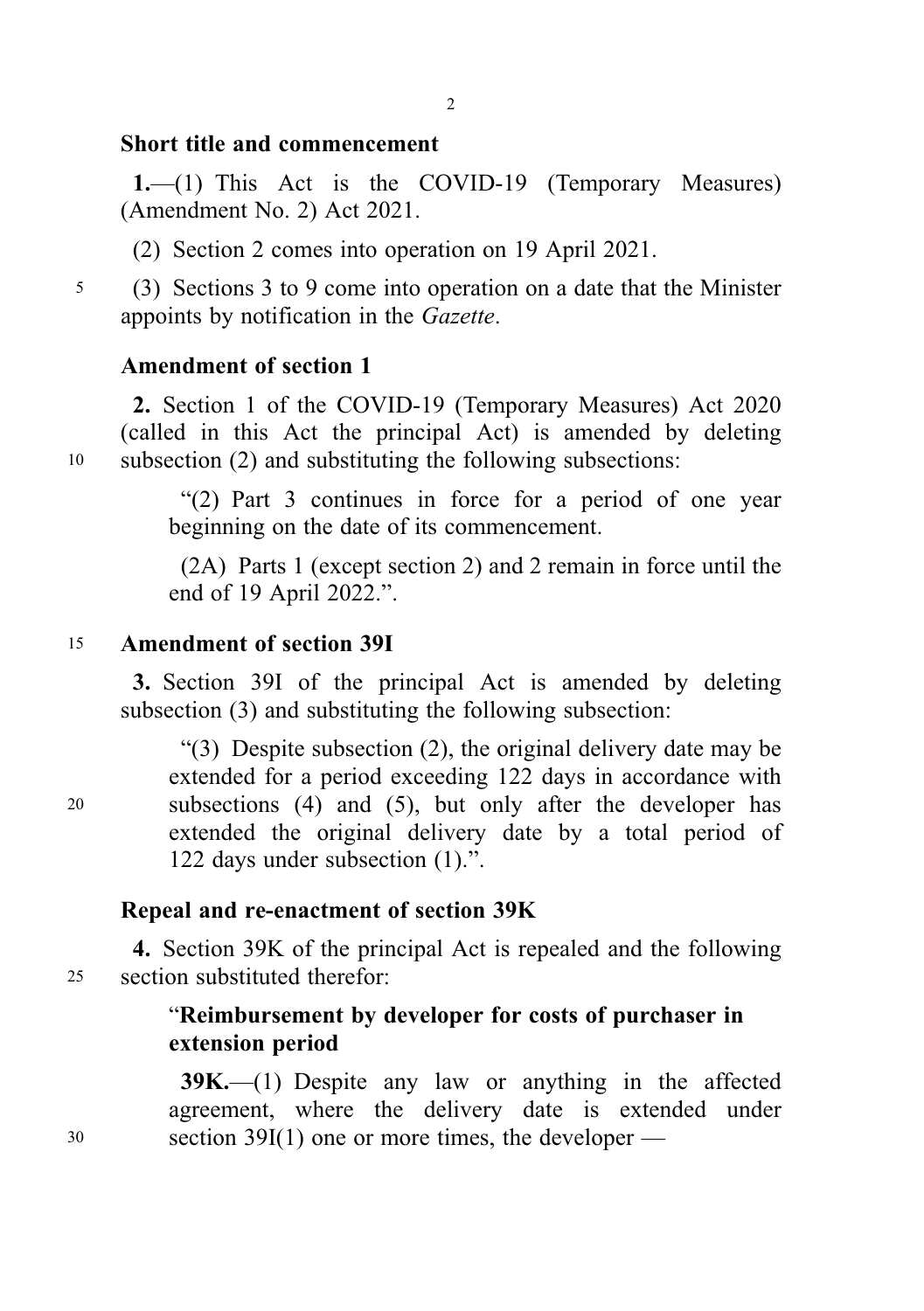- (a) is only liable to the purchaser for the qualifying costs incurred by the purchaser in relation to those extensions, up to the prescribed amount; and
- (b) is not liable for any other cost, expense, loss or other sum that the developer would, but for the extension or  $\frac{5}{5}$ extensions, be liable to pay under any law or the affected agreement for failing to deliver possession of the unit or units in question on or before the original delivery date.

(2) Despite any law or anything in the affected agreement, <sup>10</sup> where the delivery date is extended under section 39I(3), the developer —

- (a) is only liable to the purchaser for the qualifying costs incurred by the purchaser in relation to that extension, up to the prescribed amount; and 15
- (b) is not liable for any other cost, expense, loss or other sum that the developer would, but for that extension, be liable to pay under any law or the affected agreement for failing to deliver possession of the unit or units in question on or before the delivery date 20 as extended under section 39I(1).

(3) The purchaser claiming reimbursement from the developer of the qualifying costs incurred by the purchaser, as permitted under subsection  $(1)(a)$  or  $(2)(a)$ , must do so —

- $(a)$  in the prescribed form and manner; and  $25$
- (b) within the prescribed time.

(4) A claim mentioned in subsection (3) must be accompanied by such information or document as may be prescribed.

(5) Where the purchaser makes a claim mentioned in subsection (3), the purchaser may, after the prescribed time  $\frac{30}{2}$ 

(a) set off, against any instalment or other payment payable by the purchaser to the developer under the affected agreement, the amount that the developer must pay to the purchaser in respect of the claim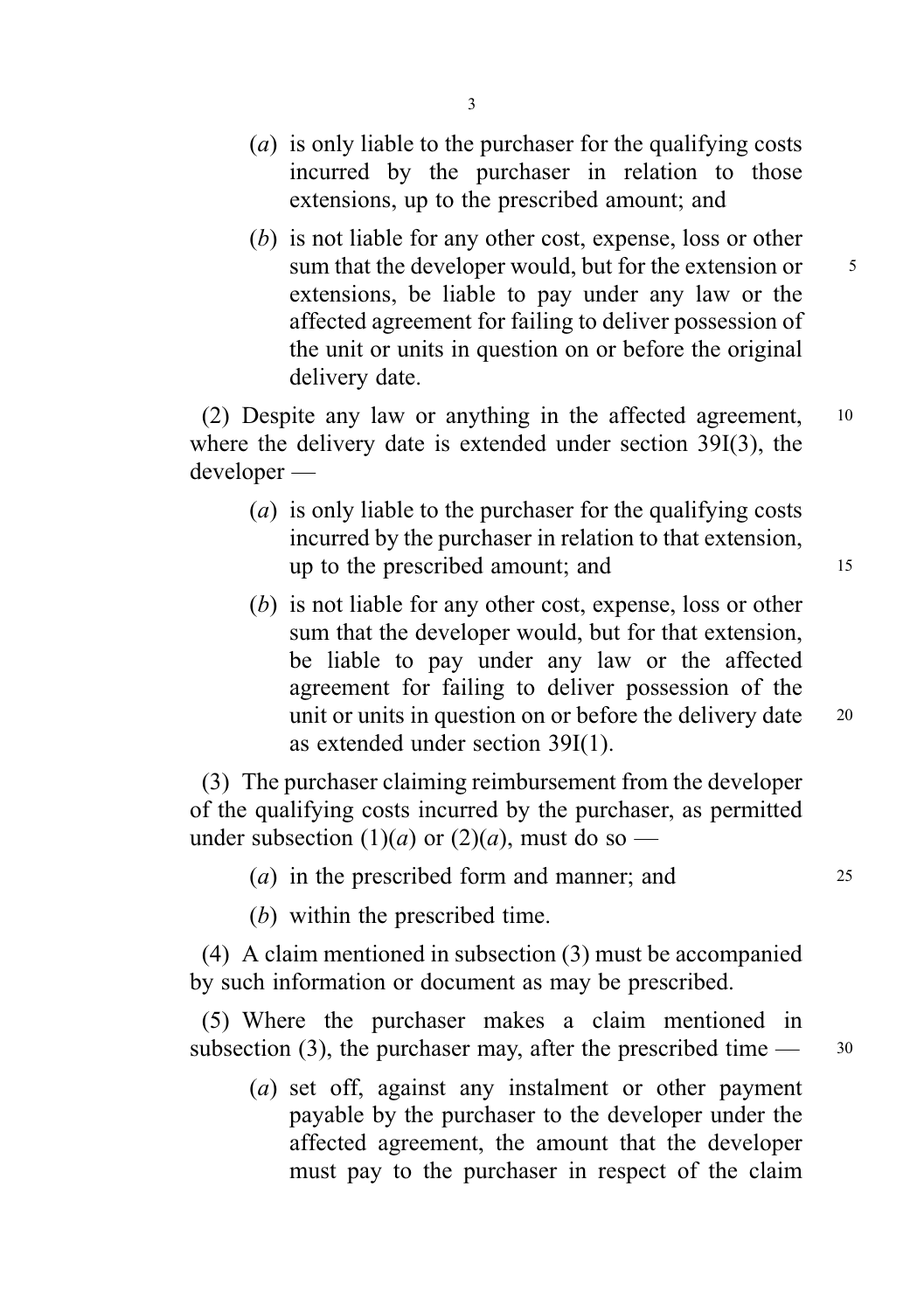(to the extent that the developer has not paid such amount), being —

- (i) where no application mentioned in section  $39L(1)(b)$  is made in respect of the <sup>5</sup> claim within the prescribed time mentioned in section  $39N(1)$  — the amount claimed by the purchaser;
- (ii) where an assessor makes a determination on an application mentioned in section  $39L(1)(b)$  for <sup>10</sup> the amount of reimbursement that the purchaser is entitled to claim from the developer under this section — the amount so determined by the assessor; or
- (iii) where the purchaser and developer agree on the <sup>15</sup> amount of reimbursement that the developer will pay the purchaser — the amount so agreed between the purchaser and developer; and
- (b) take any action to recover from the developer, as a debt due to the purchaser, the amount in paragraph  $(a)$ <sup>20</sup> that the developer must pay to the purchaser (to the extent that the developer has not paid that amount, and less any set-off effected by the purchaser under that paragraph).

(6) Section 39J does not apply to the taking of any action under <sup>25</sup> subsection (5), in relation to a claim by a purchaser pursuant to subsection (1).

(7) For the purposes of this section —

- (a) different amounts may be prescribed for subsections  $(1)(a)$  and  $(2)(a)$  for different <sup>30</sup> extensions of the delivery date under section 39I(1) or (3);
	- (b) different forms and manners and different times may be prescribed in subsection (3) for different claims;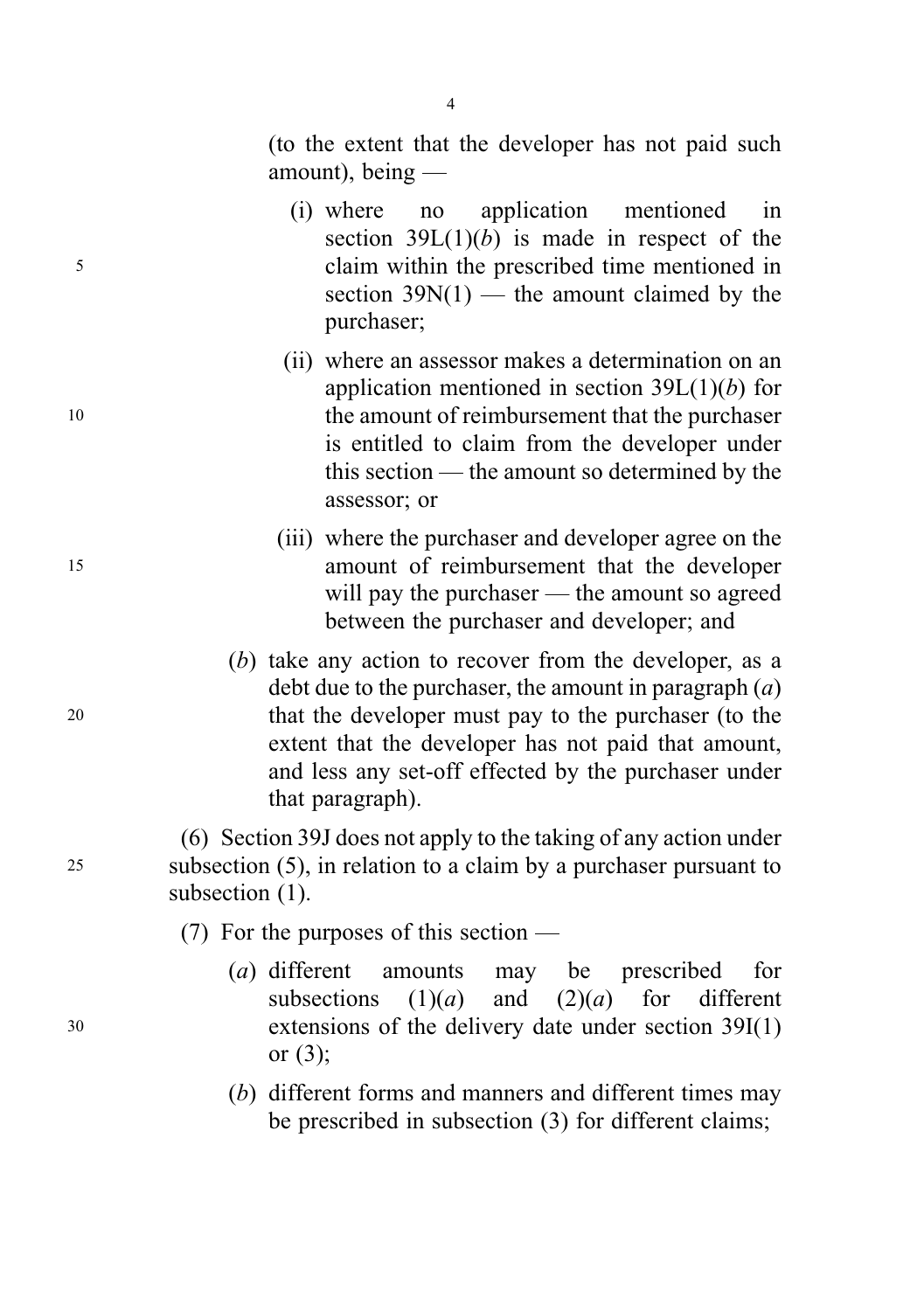- (c) different information and documents may be prescribed in subsection (4) for different claims; and
- (d) different times may be prescribed in subsection (5) for different circumstances under which a set-off may be effected or an action to recover an amount may be 5 taken"

## New section 39LA

5. The principal Act is amended by inserting, immediately after section 39L, the following section:

## "Extension of time 10

39LA.—(1) The Registrar of assessors may —

- (a) on his or her own initiative; or
- (b) on an application submitted to the Registrar of assessors by a developer or purchaser,

and on such terms as the Registrar of assessors thinks just, <sup>15</sup> extend, or further extend, in a particular case, the period within which a person is required under this Part to do anything, except that the total period of all extensions must not exceed the prescribed period.

(2) The Registrar of assessors may extend, or further extend, <sup>20</sup> the period mentioned in subsection (1) even though the period has expired, but only if the extension or the application for the extension (as the case may be) is made within the prescribed period.

(3) For the purposes of subsections (1) and (2), different <sup>25</sup> periods may be prescribed for different time periods sought to be extended under this Part and in different circumstances.".

## Repeal and re-enactment of section 39M

6. Section 39M of the principal Act is repealed and the following section substituted therefor:  $\frac{30}{20}$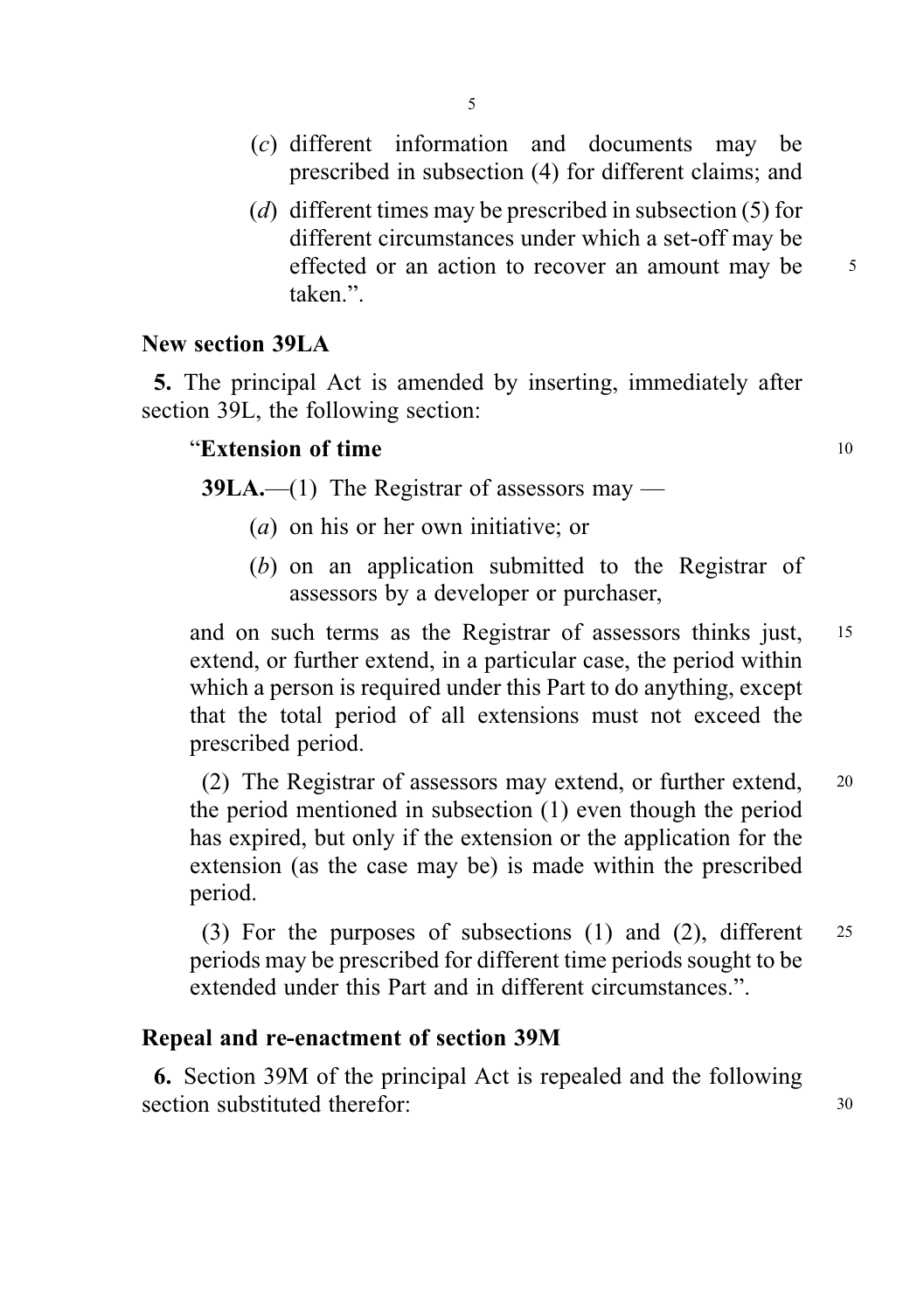## "Authorised nominating bodies

39M.—(1) The Minister must appoint one or more authorised nominating bodies for the purpose of providing assessors to hear and determine applications under section 39N(4).

<sup>5</sup> (2) The assessors must satisfy the requirements prescribed for such assessors.".

## Amendment of section 39N

7. Section 39N of the principal Act is amended by inserting, immediately after subsection (1), the following subsection:

<sup>10</sup> "(1A) For the purposes of subsection (1), different times, forms, manners and fees may be prescribed for different applications.".

## New sections 39OA to 39OG

8. The principal Act is amended by inserting, immediately after <sup>15</sup> section 39O, the following sections:

### "Subsequent determinations

39OA.—(1) After an assessor has made a determination under section  $39O(1)(b)$  of an amount of reimbursement that the purchaser is entitled to claim from the developer under <sup>20</sup> section 39K (called in this section the original determination), the assessor or another assessor may, either on his or her own motion or on the application of all or any of the persons to whom the assessor's original determination relates, vary or replace the determination if —

- <sup>25</sup> (a) one of those persons adduces further information or documents after the original determination which would have had a material influence on the original determination but which could not have with reasonable diligence been obtained for use at the <sup>30</sup> proceedings before the assessor; and
	- (b) it is fair and just for a variation or replacement of the original determination to be made under this subsection.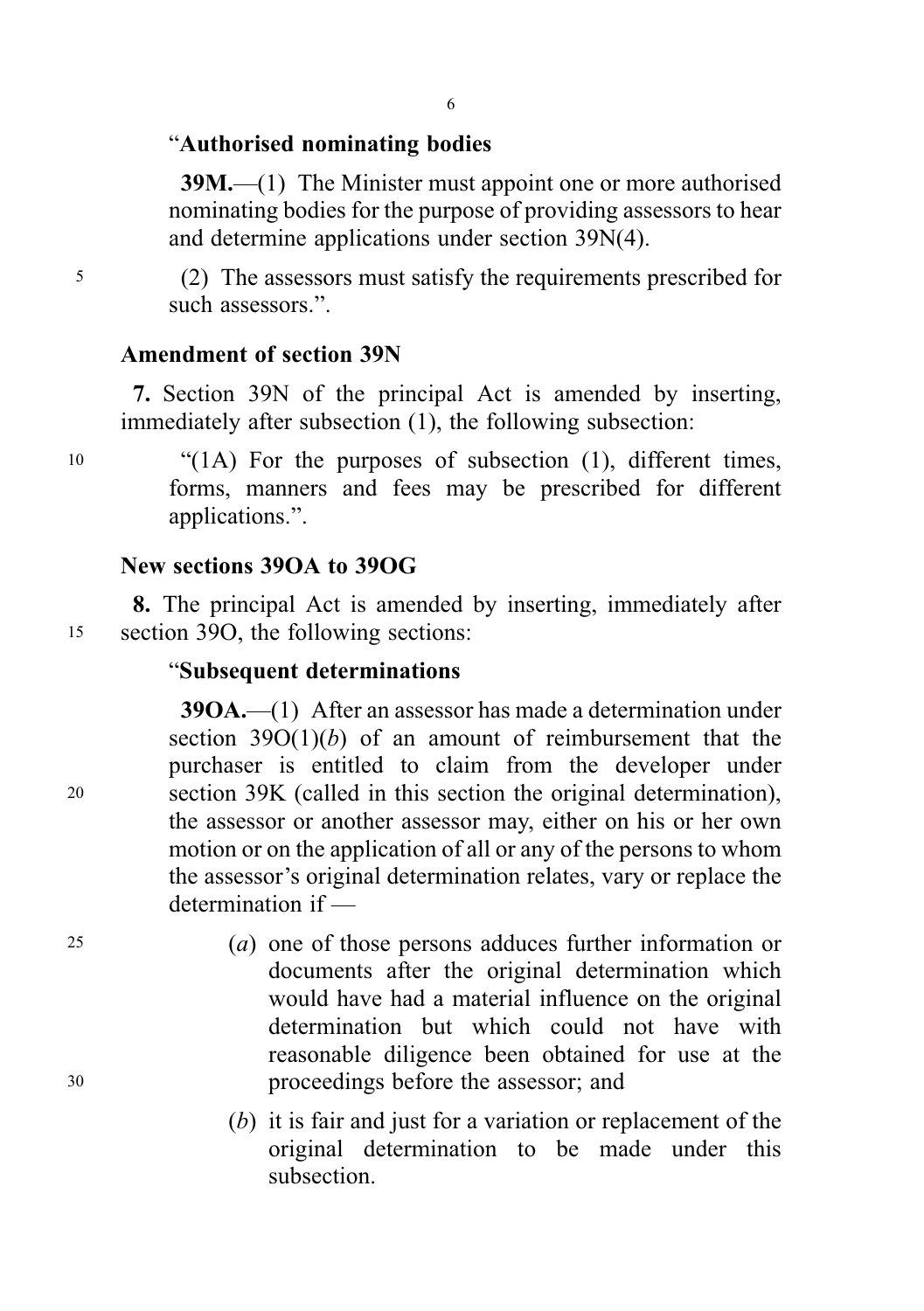(2) In considering whether it is just and fair for a variation or replacement of the original determination to be made under subsection (1), the assessor must take into account the following factors:

- (*a*) whether there has been any undue delay in the making  $\frac{5}{5}$ of the application for a subsequent determination under subsection (1);
- (b) whether any person has taken any action in reliance on the original determination.

(3) Where a subsequent determination varies or replaces an <sup>10</sup> original determination so as to increase the amount of reimbursement that the purchaser was entitled to claim from the developer under the original determination, then the purchaser may —

- (a) set off the amount of the increase against any  $15$ instalment or other payment payable by the purchaser to the developer under the affected agreement; and
- (b) take any action to recover from the developer, as a debt due to the purchaser, the amount of the increase 20 (less any such set-off),

and section 39J does not apply to the taking of any action under paragraph  $(a)$  or  $(b)$ .

- $(4)$  Where
	- (*a*) a subsequent determination varies or replaces an <sup>25</sup> original determination so as to reduce the amount of reimbursement that the purchaser was entitled to claim from the developer under the original determination; and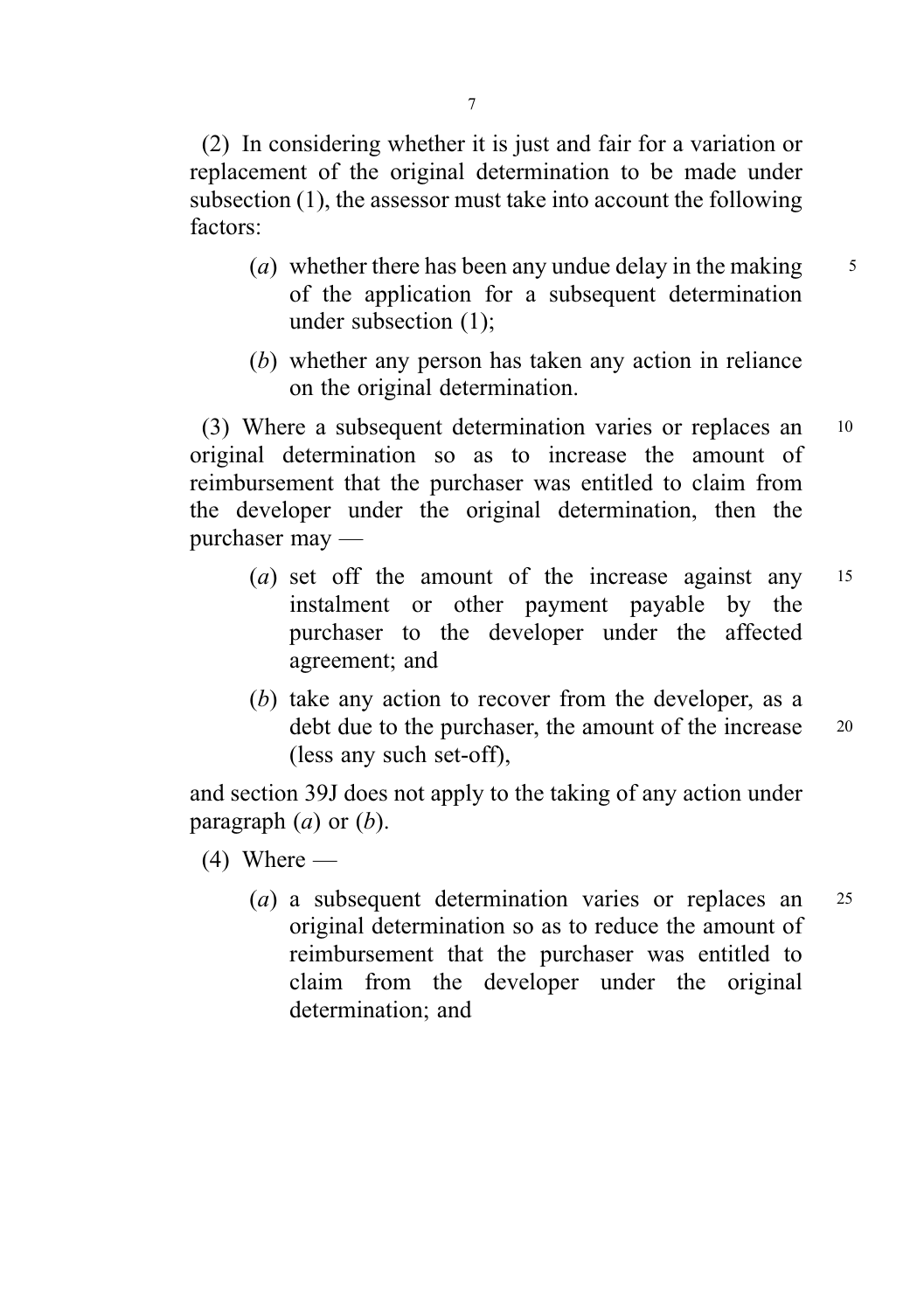(b) the aggregate of the amount of set-off (if any) that the purchaser has effected under section 39K and the amount (if any) that the purchaser has recovered from the developer under that section, pursuant to the <sup>5</sup> original determination, is in excess of the amount of the reimbursement that the developer is liable to pay the purchaser under the subsequent determination.

> that excess amount is recoverable by the developer as a debt due from the purchaser.

#### <sup>10</sup> No representation by advocate and solicitor

39OB. No developer or purchaser may be represented by an advocate and solicitor at proceedings before an assessor, except with the permission of the assessor.

#### **Costs**

15 39 OC. A developer or purchaser must bear the developer's or purchaser's own costs for proceedings before an assessor.

## Confidentiality of information and documents provided and proceedings

39OD.—(1) This section applies to the following information:

- <sup>20</sup> (a) any information or document that is provided by a person to another person, in accordance with a requirement under this Part;
- (b) any statement or document submitted, created or made for the purposes of a proceeding before an <sup>25</sup> assessor;
	- (c) any information (whether written or oral) that is disclosed in the course of the proceeding.

(2) A person must not disclose to any other person any information or document mentioned in subsection (1), except —

<sup>30</sup> (a) with the consent of the person to whom the information or document relates;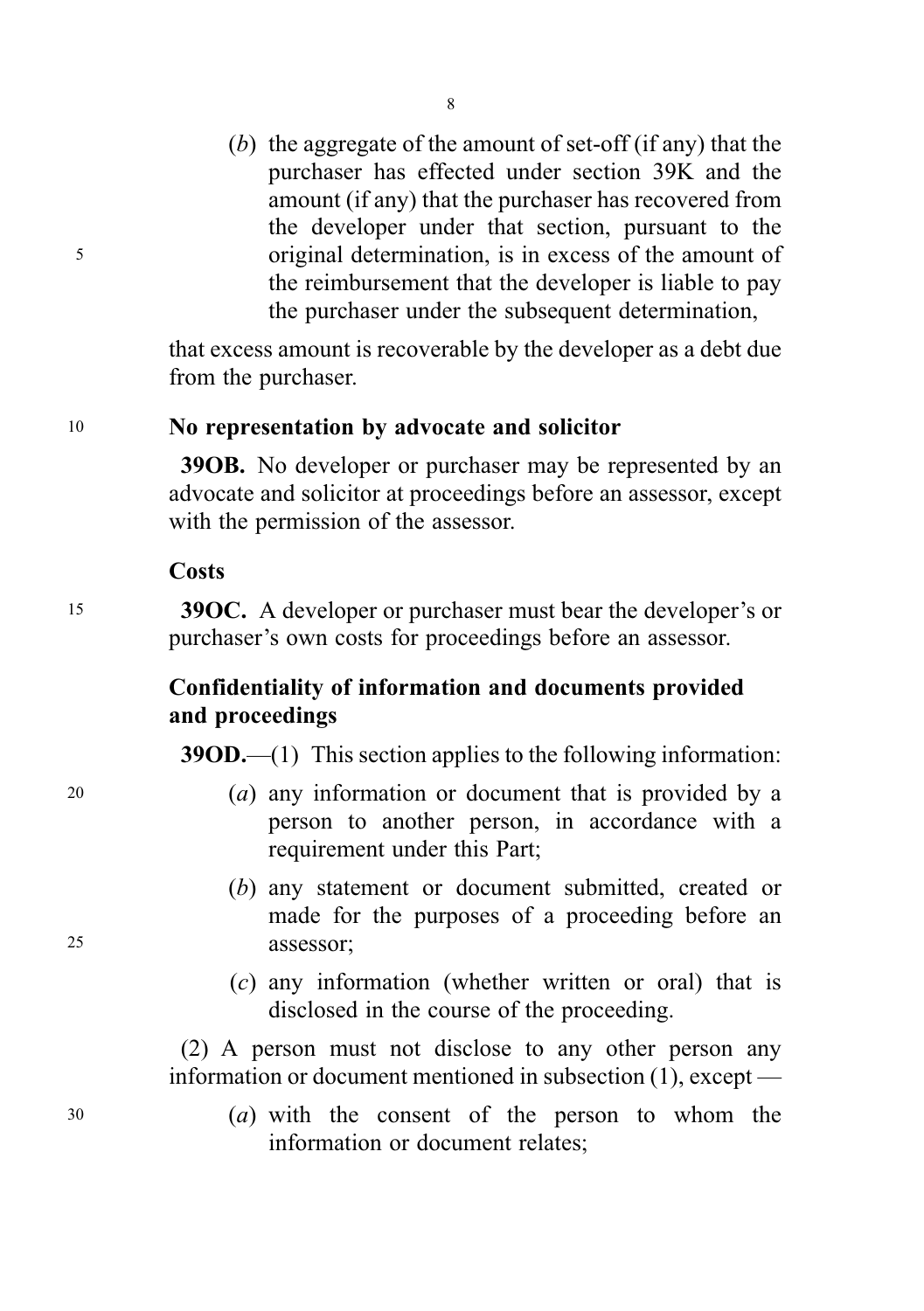- (b) to the extent that the information or document is already in the public domain;
- (c) to the extent that the disclosure is necessary for the purposes of, or in connection with, any proceedings before an assessor, a court or an arbitral tribunal; or  $\frac{5}{5}$
- (d) to the extent that the disclosure is required for any purpose under this Part.

(3) A person who contravenes subsection (2) shall be guilty of an offence and shall be liable on conviction to a fine not  $exceeding $1,000.$  10

(4) Where there is a contravention of subsection (2), a person who has suffered loss or damage as a result of the contravention has a right of action against the person who contravenes that subsection.

(5) The types of relief that the court may grant in an action <sup>15</sup> under subsection (4) include an injunction and damages.

## Registrar of assessors, Deputy Registrars of assessors and assessors treated as public servants

39OE. The Registrar of assessors, a Deputy Registrar of assessors or an assessor who, in the course of his or her duties <sup>20</sup> under this Part, exercises any power as such, is treated as a public servant for the purposes of the Penal Code when exercising that power.

### Protection from liability

39OF. No liability shall lie against the Registrar of assessors, <sup>25</sup> a Deputy Registrar of assessors or an assessor with respect to anything done or omitted to be done in good faith and with reasonable care in the discharge or purported discharge of their functions and duties under this Part.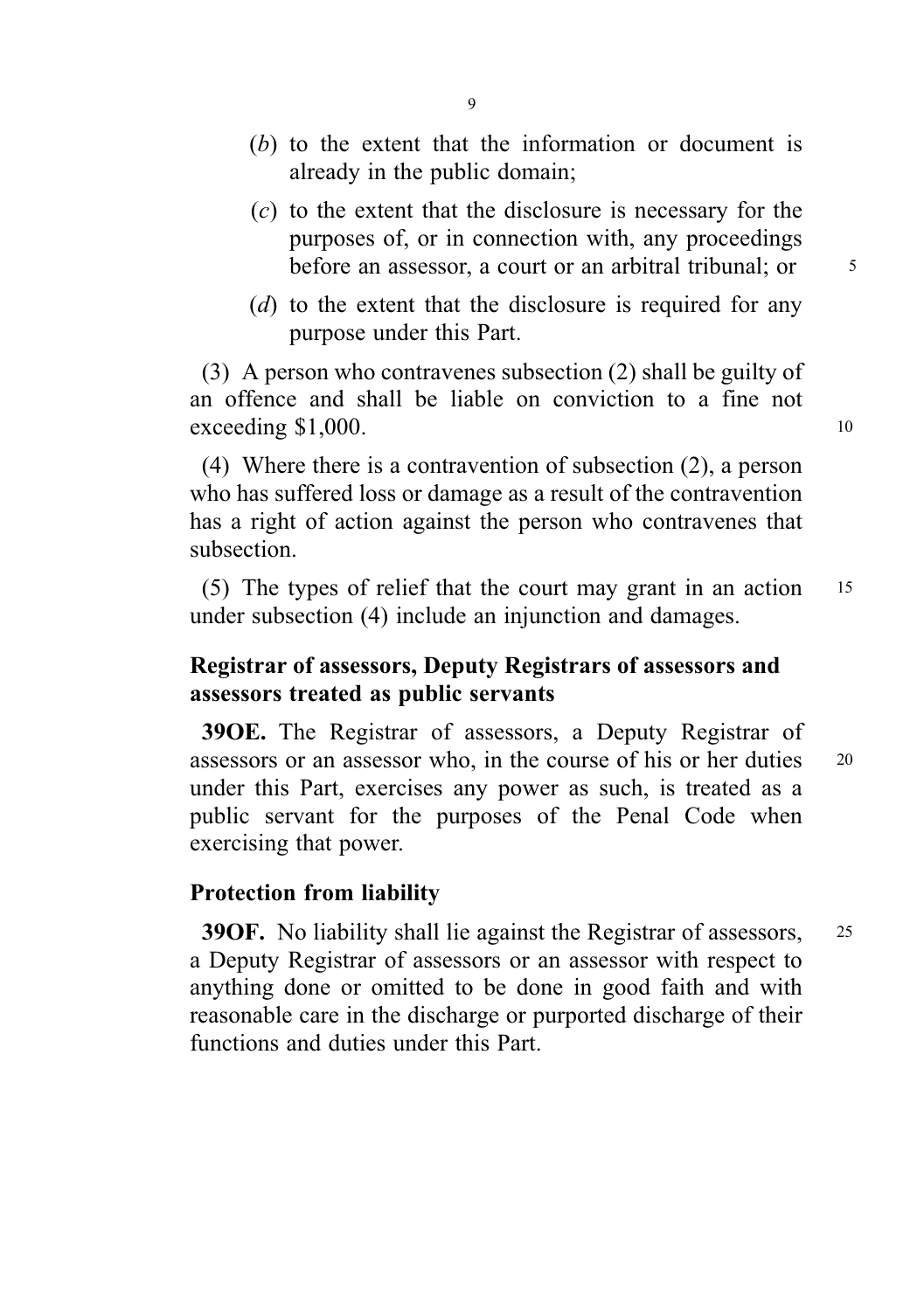**39OG.** A person who —

- (a) makes any declaration or statement, or provides any information or document, under or for the purposes of <sup>5</sup> this Part, that is false or misleading in a material particular; and
- (b) knows or ought reasonably to know that, or is reckless as to whether, the declaration, statement, information or document is false or misleading in a material <sup>10</sup> particular,

shall be guilty of an offence and shall be liable on conviction to a fine not exceeding \$5,000 or to imprisonment for a term not exceeding 12 months or to both.".

## Amendment of section 39P

- <sup>15</sup> 9. Section 39P(2) of the principal Act is amended
	- (a) by deleting paragraph  $(c)$  and substituting the following paragraph:
- " $(c)$  the manner in which the Registrar of assessors, a Deputy Registrar of <sup>20</sup> assessors, an authorised nominating body or an assessor is to exercise his, her or its functions or perform his, her or its duties;";
- (b) by deleting the words "any document is to be filed or furnished" in paragraph  $(e)$  and substituting the words "any" <sup>25</sup> document, form or information, that is required by regulations made under this section to be submitted to or served on, any person"; and
	- (c) by deleting paragraph  $(f)$  and substituting the following paragraph:
- $30$  "(f) any fee to be paid in respect of any application under this Part, and in respect of any fee to be paid for an application under section  $39L(1)(b)$  or  $39OA$  in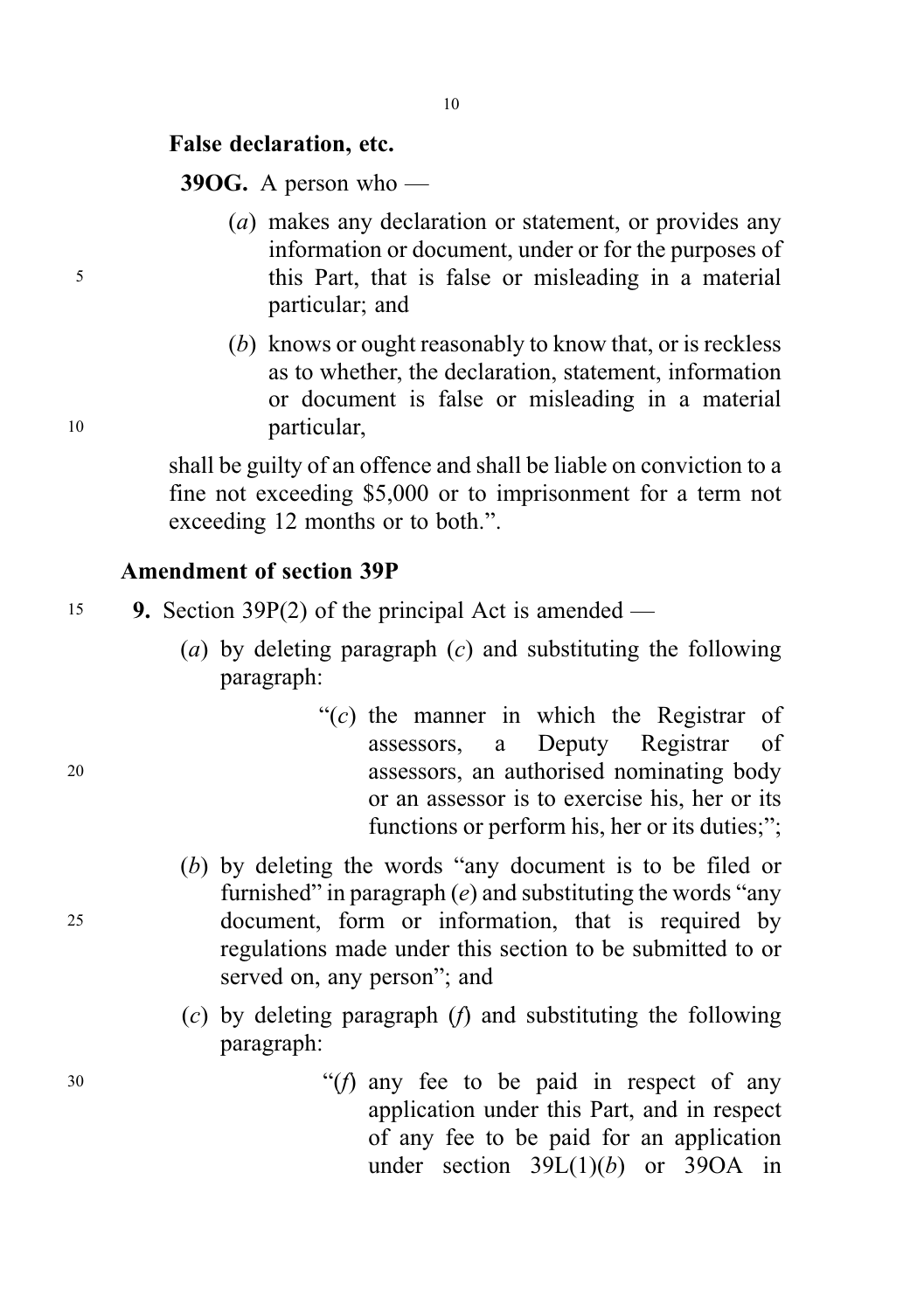relation to an affected agreement, either or both of the following:

- (i) the apportionment of the fee between the developer and any one or more of the purchasers under the affected  $5$ agreement;
- (ii) the recovery by a party that pays the fee  $(A)$  of the portion of the fee payable by another party  $(B)$ , including but not limited to  $-$  10
	- (A) setting off against any instalment or other payment payable, in relation to the affected agreement, by  $A$  to  $B$ ; and 15
	- (B) recovering the portion of the fee payable by  $B$ , in whole or in part, as a debt due to  $A$ ;".

#### EXPLANATORY STATEMENT

This Bill seeks to amend the COVID-19 (Temporary Measures) Act 2020.

Clause 1 relates to the short title and commencement.

Clause 2 amends section 1 to extend the validity of Parts 1 (except section 2) and 2 to 19 April 2022.

Clause 3 amends section 39I to provide that the developer may only extend the original delivery date for a period exceeding 122 days after the developer has extended the original delivery date by a total period of 122 days under section  $39I(1)$ .

Clause 4 repeals and re-enacts section 39K that provides for the liability of the developer to reimburse the purchaser for the qualifying costs incurred by the purchaser in relation to the extension of the delivery date under section 39I. The section further allows the purchaser to set off the amount of reimbursement against any instalment or other payment payable by the purchaser to the developer under the affected agreement. The amount which the developer must reimburse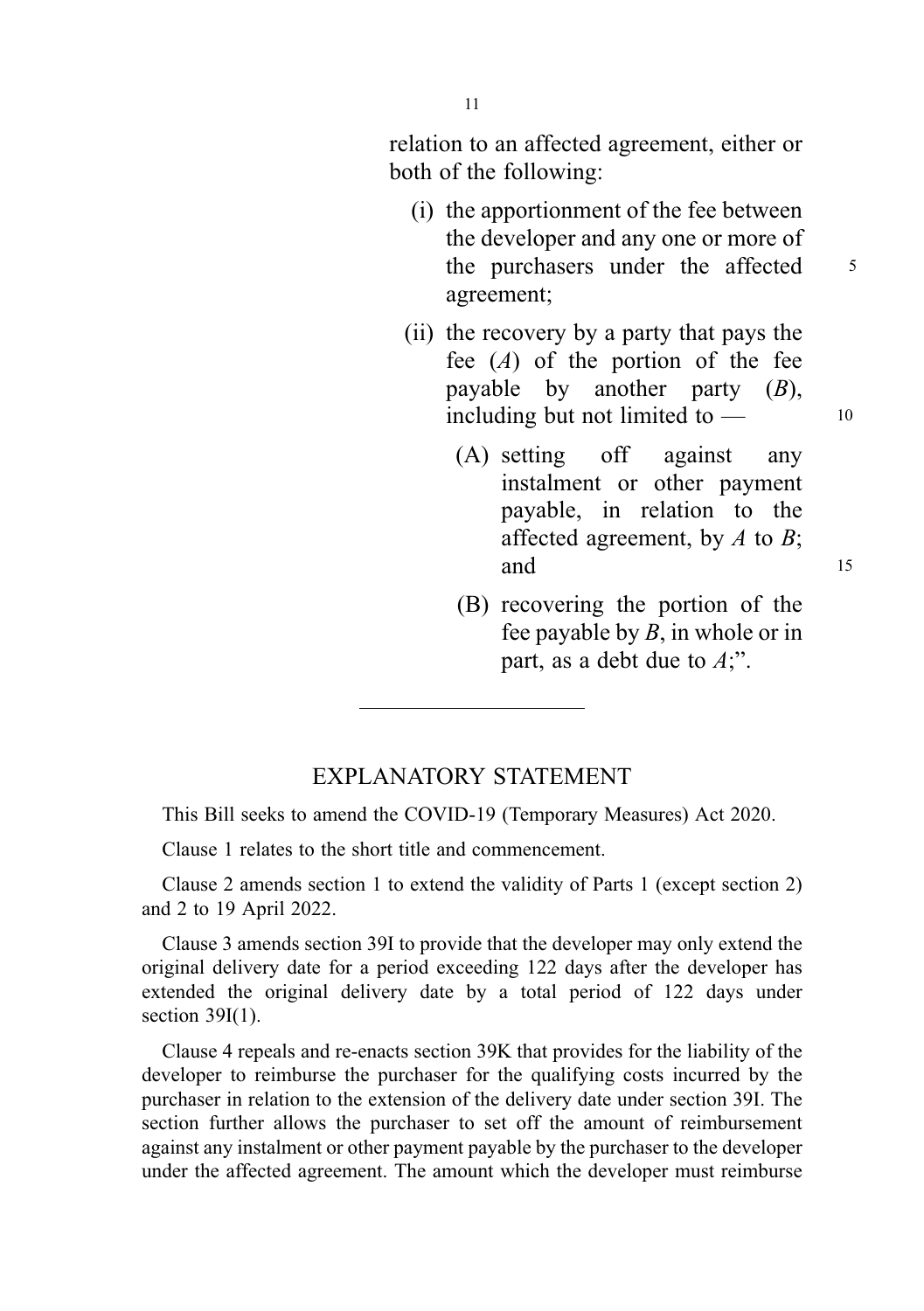the purchaser, less any such set-off, is recoverable by the purchaser from the developer as a debt due.

Clause 5 introduces a new section 39LA which empowers the Registrar of assessors, on his or her own initiative or on an application submitted to the Registrar of assessors by a developer or purchaser, to extend or further extend the period within which a person is required under Part 8C to do anything, except that the total period of all extensions must not exceed the prescribed period.

This power of the Registrar of assessors may be exercised even though the period to do that thing has expired if the extension, or the application for the extension (as the case may be) is made within the prescribed period. Different periods may be prescribed for different time periods sought to be extended under Part 8C and in different circumstances.

Clause 6 repeals and re-enacts section 39M to provide that the Minister is to appoint one or more authorised nominating bodies, for the purpose of providing assessors to hear and determine applications under section 39N(4). The assessors must satisfy the requirements prescribed for such assessors.

Clause 7 amends section 39N to clarify that different times, forms, manners and fees may be prescribed for different applications.

Clause 8 introduces 7 new sections (sections 39OA to 39OG) dealing with miscellaneous matters relating to proceedings before an assessor, including subsequent determinations and the confidentiality of information and documents.

Clause 9 amends section 39P to expand the regulations that the Minister may make to include the manner in which a Deputy Registrar of assessors or an authorised nominating body is to exercise his, her or its functions or perform his, her or its duties.

The clause further amends section 39P to clarify that the power of extension that can be prescribed under regulations made under section 39P should relate only to any document, form or information that is required by those regulations to be submitted to or served on any person.

Finally, clause 9 amends section 39P to provide for the making of regulations for fees for any application under the Part generally, and for the apportionment of a fee paid for an application under section  $39L(1)(b)$  or 390A between the developer and one or more of the purchasers under the affected agreement and for the recovery by a party of the portion of the fee payable by another party.